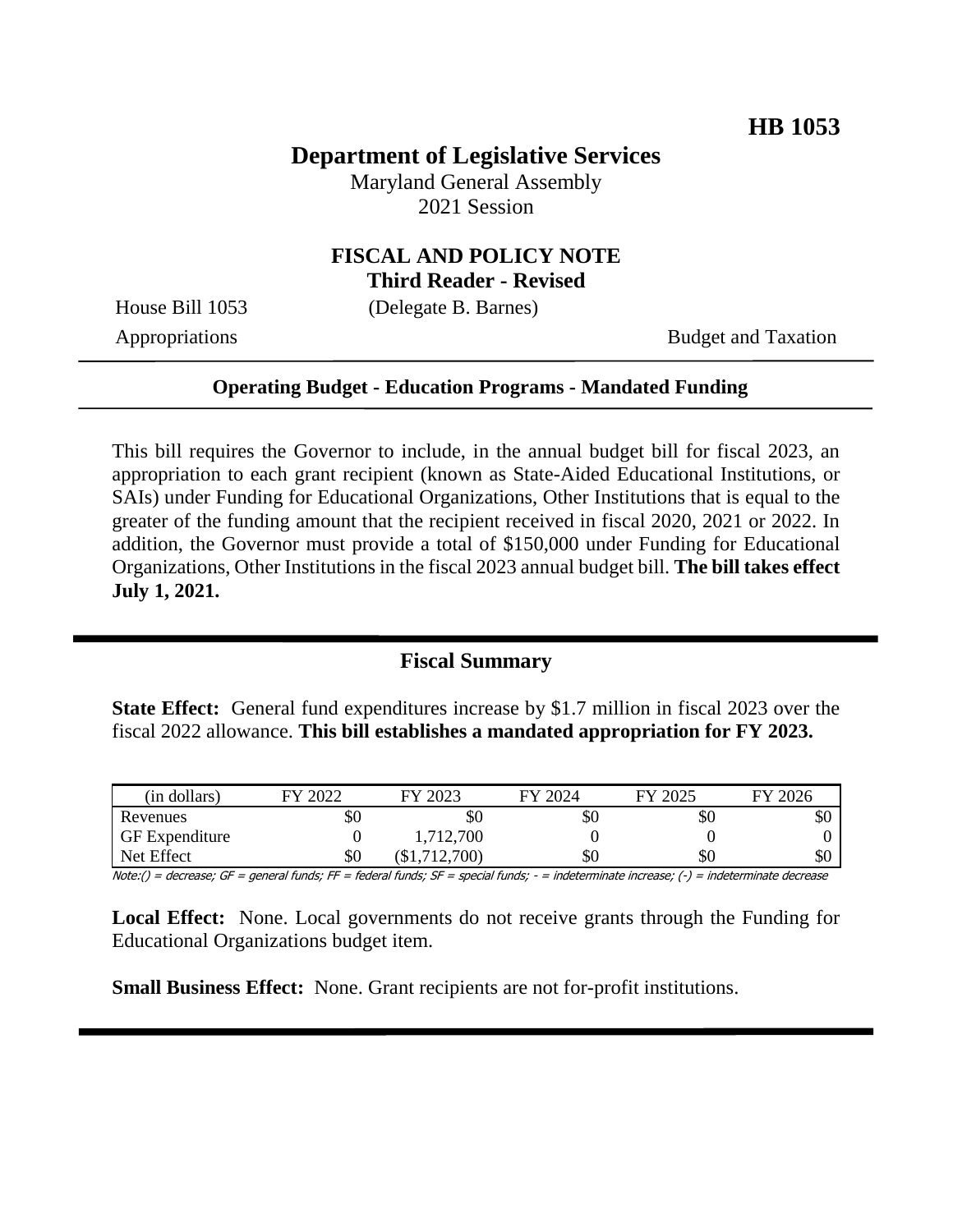#### **Analysis**

**Current Law:** The State of Maryland, through the Maryland State Department of Education (MSDE), provides annual grants to nonprofit organizations (SAIs) to provide enriching educational programs experiences to students and teachers, which cannot be replicated in the classroom. Funding of SAIs is not mandated.

State law establishes the following annual process for qualifying SAIs and assessing their merit with respect to specified goals. The timing of each step in the process is specified. To qualify as an SAI, an educational institution must submit specified documentation, including a request for funding, to MSDE. MSDE must review applications for qualification as an SAI and must submit a list of the qualified institutions to the State Superintendent of Schools. The State Superintendent must review and comment on the institutions on the list and the extent and manner in which each would forward the goals of the Maryland Schools for Success Program and the Maryland School Performance Program and present the list and comments of qualified institutions and comments on each institution to the State Board, for review and comment by the board. The State Board of Education must submit to the Governor the list of qualified institutions; the Superintendent's comments on each institution; and the State Board's comments, if any, on each institution.

**State Expenditures:** As shown in **Exhibit 1**, the bill provides minimum funding for 57 SAIsthat receive funding in at least one year during the fiscal 2020 through 2022 period. The Governor's allowance for fiscal 2022 provides 10% less than prior year funding for each of the 56 SAIs, resulting in a statewide total of \$4.9 million. Thus, the bill provides the equivalent of the greater funding amount for each grant recipient in fiscal 2020 or fiscal 2021 for those 56 organizations. One organization, the Chesapeake Bay Foundation, received \$437,700 in fiscal 2020 but has not been funded since. Though the National Museum of Ceramic Art and Glass received funding in fiscal 2020, this analysis assumes no fiscal 2023 funding because the museum is no longer in operation.

Assuming no change in the fiscal 2022 allowance, mandated statewide funding in fiscal 2023 under the bill is nearly \$6.5 million plus \$150,000, or \$6.6 million. This represents a \$1.7 million increase over the fiscal 2022 allowance for SAIs.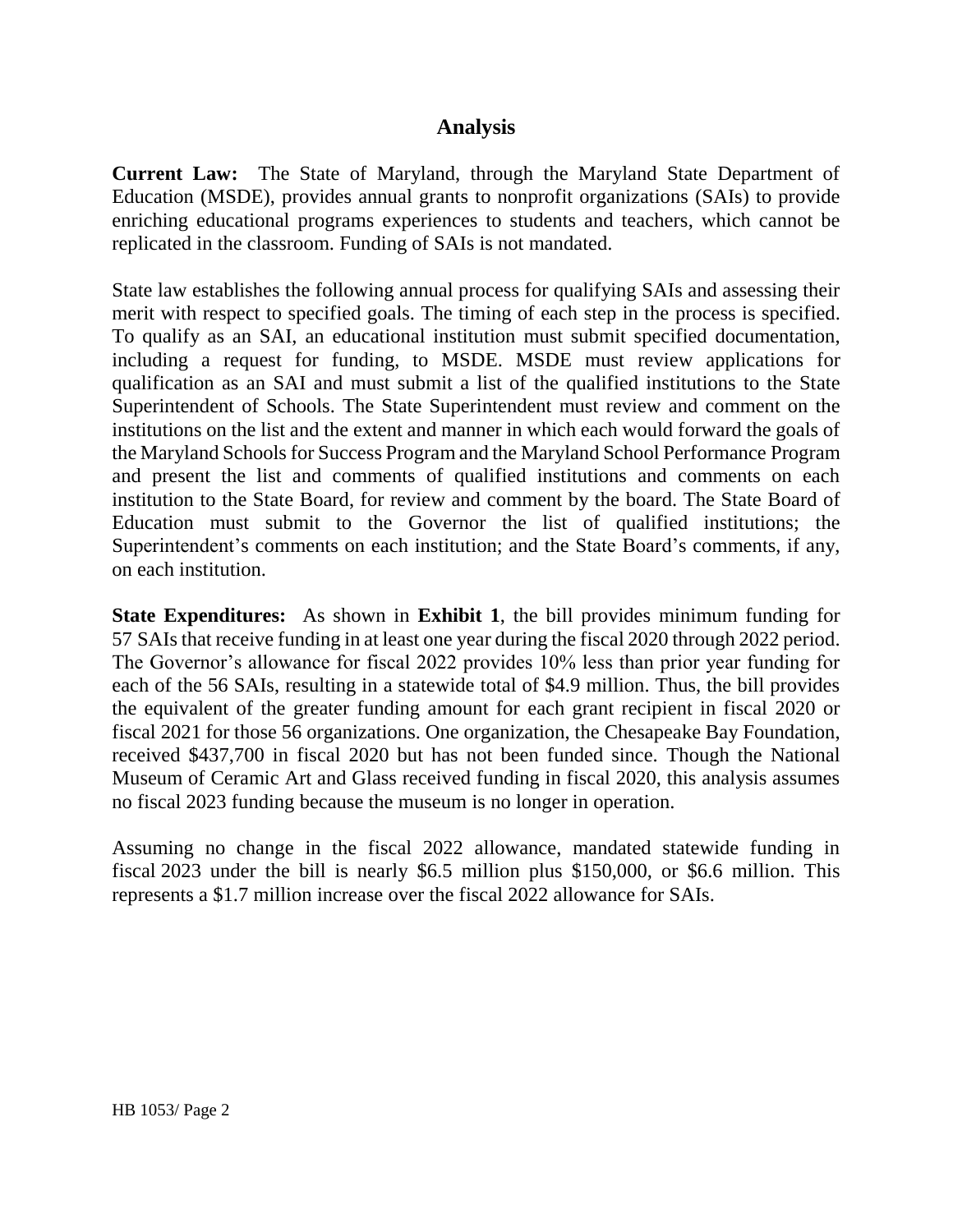### **Exhibit 1 Funding for State-Aided Institutions**

|                                                           | Appropriation    | Appropriation      | <b>Allowance</b>   | <b>Difference</b><br>VS. |                    |
|-----------------------------------------------------------|------------------|--------------------|--------------------|--------------------------|--------------------|
| <b>Institution</b>                                        | Fiscal 2020      | <b>Fiscal 2021</b> | <b>Fiscal 2022</b> | Greater                  | <b>Fiscal 2022</b> |
| <b>Accokeek Foundation</b>                                | \$20,978         | \$18,880           | \$16,992           | \$20,978                 | \$3,986            |
| <b>Adventure Theater</b>                                  | $\overline{0}$   | 18,000             | 16,200             | 18,000                   | 1,800              |
| Alice Ferguson Foundation                                 | 83,261           | 74,935             | 67,441             | 83,261                   | 15,820             |
| Alliance of Southern Prince George's<br>Communities, Inc. | 33,305           | 29,974             | 26,977             | 33,305                   | 6,328              |
| American Visionary Art Museum                             | 15,776           | 18,000             | 16,200             | 18,000                   | 1,800              |
| Annapolis Maritime Museum                                 | 40,037           | 36,033             | 32,430             | 40,037                   | 7,607              |
| <b>Audubon Naturalist Society</b>                         | $\boldsymbol{0}$ | 18,000             | 16,200             | 18,000                   | 1,800              |
| <b>Baltimore Center Stage</b>                             | $\boldsymbol{0}$ | 18,000             | 16,200             | 18,000                   | 1,800              |
| <b>Baltimore Museum of Art</b>                            | $\theta$         | 18,000             | 16,200             | 18,000                   | 1,800              |
| <b>Baltimore Museum of Industry</b>                       | 84,138           | 75,724             | 68,152             | 84,138                   | 15,986             |
| <b>Baltimore Symphony Orchestra</b>                       | 66,609           | 59,948             | 53,953             | 66,609                   | 12,656             |
| B&O Railroad Museum                                       | 63,104           |                    |                    | 63,104                   | 11,989             |
| <b>Best Buddies International</b>                         |                  | 56,794             | 51,115             |                          |                    |
| (Maryland Program)                                        | 166,522          | 149,870            | 134.883            | 166,522                  | 31.639             |
| <b>Calvert Marine Museum</b>                              | 52,446           | 47,201             | 42,481             | 52,446                   | 9,965              |
| Chesapeake Bay Environmental Center                       | $\boldsymbol{0}$ | 18,000             | 16,200             | 18,000                   | 1,800              |
| Chesapeake Bay Foundation                                 | 437,341          | $\overline{0}$     | $\mathbf{0}$       | 437,341                  | 437,341            |
| Chesapeake Bay Maritime Museum                            | 21,034           | 18,931             | 17,038             | 21,034                   | 3,996              |
| Chesapeake Shakespeare Company                            | $\boldsymbol{0}$ | 18,000             | 16,200             | 18,000                   | 1,800              |
| Citizenship Law-Related Education                         | 30,675           | 27,607             | 24,847             | 30,675                   | 5,828              |
| Collegebound Foundation                                   | 37,688           | 33,919             | 30,527             | 37,688                   | 7,161              |
| The Dyslexia Tutoring Program, Inc.                       | 37,688           | 33,919             | 30,527             | 37,688                   | 7,161              |
| Echo Hill Outdoor School                                  | 56,092           | 50,483             | 45,435             | 56,092                   | 10,657             |
| Everyman Theater                                          | 52,446           | 47,201             | 42,481             | 52,446                   | 9,965              |
| Fire Museum of Maryland                                   | 10,489           | 18,000             | 16,200             | 18,000                   | 1,800              |
| Greater Baltimore Urban League                            | $\boldsymbol{0}$ | 18,000             | 16,200             | 18,000                   | 1,800              |
| Historic London Town and Gardens                          | $\boldsymbol{0}$ | 18,000             | 16,200             | 18,000                   | 1,800              |
| <b>Imagination Stage</b>                                  | 249,785          | 224,806            | 202,325            | 249,785                  | 47,460             |
| <b>Irvine Nature Center</b>                               | $\boldsymbol{0}$ | 18,000             | 16,200             | 18,000                   | 1,800              |
| Jewish Museum of Maryland                                 | 13,146           | 18,000             | 16,200             | 18,000                   | 1,800              |
| Junior Achievement of Central                             |                  |                    |                    |                          |                    |
| Maryland                                                  | 42,068           | 37,861             | 34,075             | 42,068                   | 7,993              |
| <b>KID</b> Museum                                         | $\boldsymbol{0}$ | 18,000             | 16,200             | 18,000                   | 1,800              |
| Learning Undefeated                                       | 26,223           | 23,601             | 21,241             | 26,223                   | 4,982              |

HB 1053/ Page 3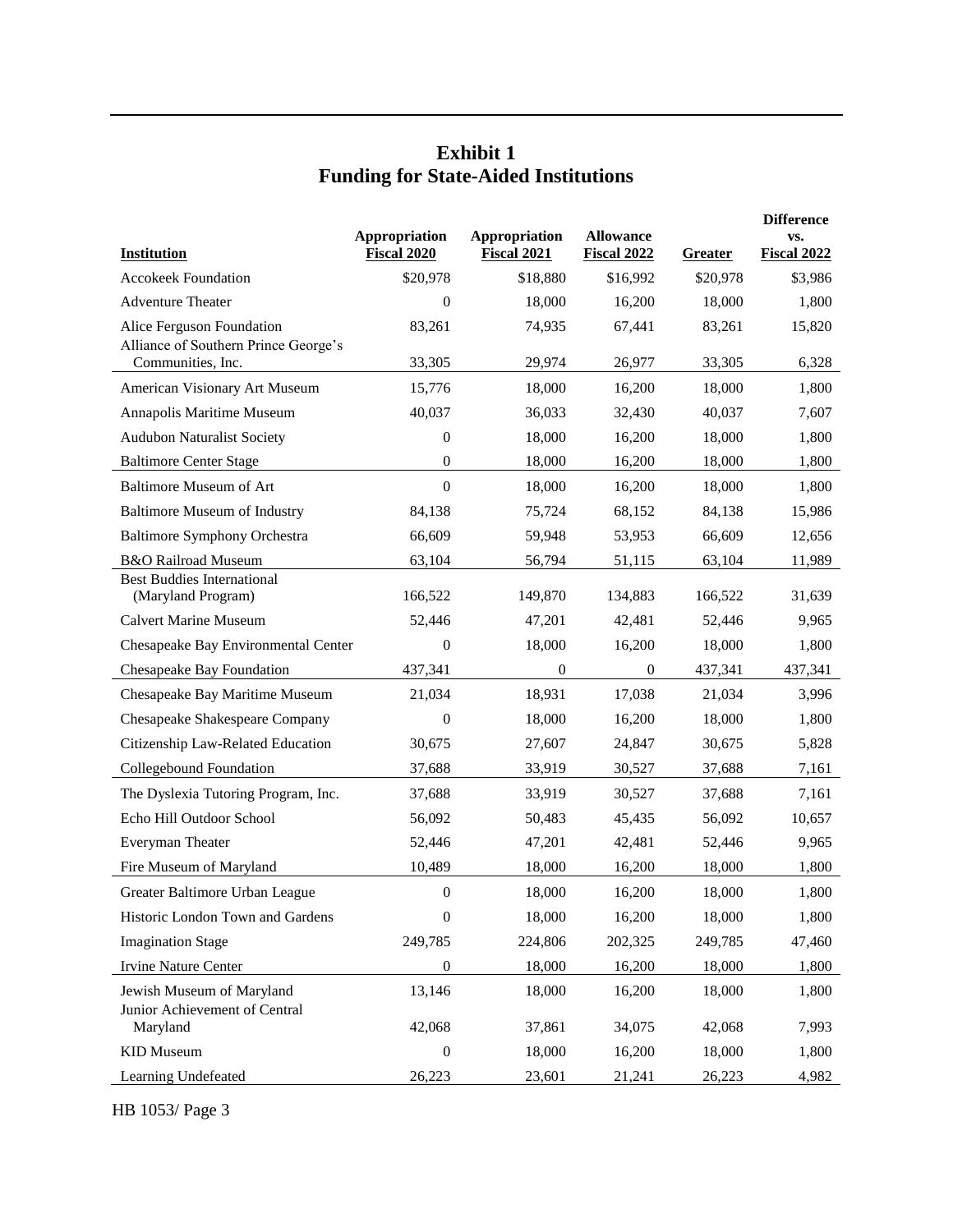| <b>Institution</b>                           | Appropriation<br>Fiscal 2020 | Appropriation<br><b>Fiscal 2021</b> | <b>Allowance</b><br><b>Fiscal 2022</b> | Greater               | <b>Difference</b><br>VS.<br><b>Fiscal 2022</b> |
|----------------------------------------------|------------------------------|-------------------------------------|----------------------------------------|-----------------------|------------------------------------------------|
| Living Classrooms Inc.                       | 319,023                      | 287,122                             | 258,409                                | 319,023               | 60,614                                         |
| Maryland Academy of Sciences                 | 915,879                      | 824,292                             | 741,863                                | 915,879               | 174,016                                        |
| Maryland Historical Society                  | 125,329                      | 112,797                             | 101,516                                | 125,329               | 23,813                                         |
| Maryland Humanities Council                  | 43,821                       | 39,439                              | 35,495                                 | 43,821                | 8,326                                          |
| Maryland Leadership                          | 45,575                       | 41,017                              | 36,915                                 | 45,575                | 8,660                                          |
| Maryland Zoo in Baltimore                    | 851,900                      | 766,711                             | 690,039                                | 851,900               | 161,861                                        |
| Math, Engineering and Science<br>Achievement | 79,754                       | 71,779                              | 64,601                                 | 79,754                | 15,153                                         |
| National Aquarium in Baltimore               | 497,817                      | 448,036                             | 403,232                                | 497,817               | 94,585                                         |
| National Great Blacks in Wax Museum          | 42,068                       | 37,861                              | 34,075                                 | 42,068                | 7,993                                          |
| Northbay                                     | 500,000                      | 450,000                             | 405,000                                | 500,000               | 95,000                                         |
| <b>Olney Theatre</b>                         | 146,365                      | 131,729                             | 118,556                                | 146,365               | 27,809                                         |
| Outward Bound                                | 133,219                      | 119,897                             | 107,908                                | 133,219               | 25,311                                         |
| Port Discovery                               | 116,566                      | 104,909                             | 94,418                                 | 116,566               | 22,148                                         |
| Round House Theater                          | $\overline{0}$               | 23,601                              | 21,241                                 | 23,601                | 2,360                                          |
| Reginald F. Lewis Museum                     | 26,223                       | 18,000                              | 16,200                                 | 26,223                | 10,023                                         |
| Salisbury Zoological Park                    | 18,404                       | 18,000                              | 16,200                                 | 18,404                | 2,204                                          |
| Sotterly Foundation                          | 13,146                       | 18,000                              | 16,200                                 | 18,000                | 1,800                                          |
| South Baltimore Learning Center              | 42,068                       | 37,861                              | 34,075                                 | 42,068                | 7,993                                          |
| <b>State Mentoring Resource Center</b>       | 79,755                       | 71,779                              | 64,601                                 | 79,755                | 15,154                                         |
| Sultana Projects                             | 21,034                       | 18,931                              | 17,038                                 | 21,034                | 3,996                                          |
| SuperKids Camp                               | 410,172                      | 369,156                             | 332,239                                | 410,172               | 77,933                                         |
| Village Learning Place                       | 45,575                       | 41,017                              | 36,915                                 | 45,575                | 8,660                                          |
| <b>Walters Art Museum</b>                    | 16,652                       | 18,000                              | 16,200                                 | 18,000                | 1,800                                          |
| Ward Museum                                  | 35,058                       | 31,552                              | 28,398                                 | 35,058                | 6,660                                          |
| Young Audiences of Maryland<br><b>Total</b>  | 89,158<br>\$6,255,412        | 80,242<br>\$5,463,415               | 72,218<br>\$4,917,071                  | 89,158<br>\$6,479,804 | 16,940<br>\$1,562,733                          |

\* Funded in fiscal 2020 under its former name, MdBioLab Foundation, Inc.

Source: Governor's Fiscal 2022 Budget Books; Department of Legislative Services

## **Additional Information**

**Prior Introductions:** None.

**Designated Cross File:** SB 882 (Senator Guzzone) - Budget and Taxation.